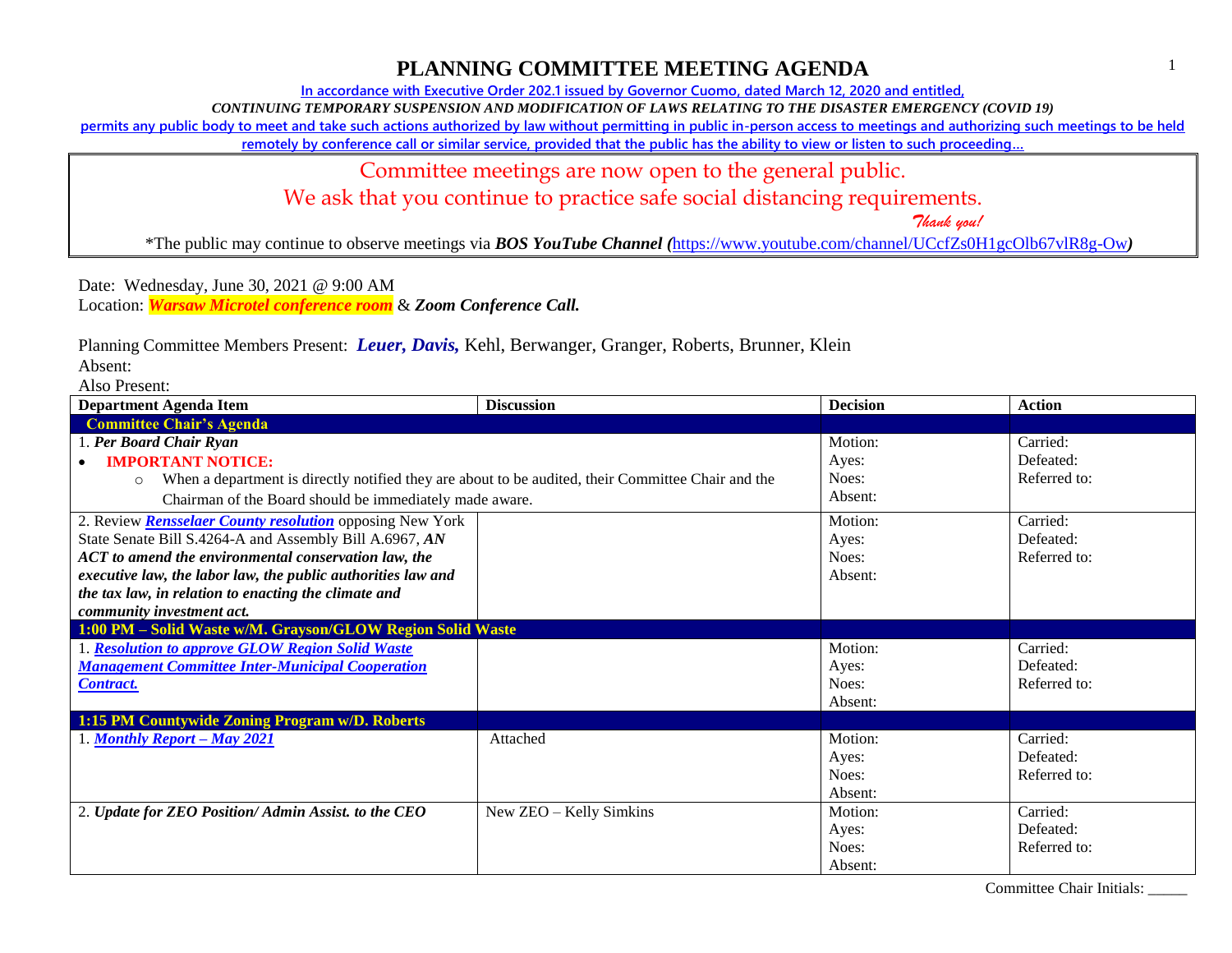**In accordance with Executive Order 202.1 issued by Governor Cuomo, dated March 12, 2020 and entitled,**

*CONTINUING TEMPORARY SUSPENSION AND MODIFICATION OF LAWS RELATING TO THE DISASTER EMERGENCY (COVID 19)*

**permits any public body to meet and take such actions authorized by law without permitting in public in-person access to meetings and authorizing such meetings to be held** 

**remotely by conference call or similar service, provided that the public has the ability to view or listen to such proceeding…**

Committee meetings are now open to the general public.

We ask that you continue to practice safe social distancing requirements.

 *Thank you!*

\*The public may continue to observe meetings via *BOS YouTube Channel (*<https://www.youtube.com/channel/UCcfZs0H1gcOlb67vlR8g-Ow>*)*

Date: Wednesday, June 30, 2021 @ 9:00 AM Location: *Warsaw Microtel conference room* & *Zoom Conference Call.*

Planning Committee Members Present: *Leuer, Davis,* Kehl, Berwanger, Granger, Roberts, Brunner, Klein

Absent:

Also Present:

| <b>Department Agenda Item</b>                                                                                                                                                                                                                                                                                                                                                                                 | <b>Discussion</b>                                         | <b>Decision</b>                      | <b>Action</b>                         |
|---------------------------------------------------------------------------------------------------------------------------------------------------------------------------------------------------------------------------------------------------------------------------------------------------------------------------------------------------------------------------------------------------------------|-----------------------------------------------------------|--------------------------------------|---------------------------------------|
| <b>Planning &amp; Development Department w/D. Roberts</b>                                                                                                                                                                                                                                                                                                                                                     |                                                           |                                      |                                       |
| 1. Planner Position Update                                                                                                                                                                                                                                                                                                                                                                                    | James Bragg, start date July $\overline{19^{th}}$ , 2021  | Motion:<br>Ayes:<br>Noes:<br>Absent: | Carried:<br>Defeated:<br>Referred to: |
| 2. GIS Update & Discussion                                                                                                                                                                                                                                                                                                                                                                                    | Live Launch Mid July<br><b>Presentation TBA for C.O.W</b> | Motion:<br>Ayes:<br>Noes:<br>Absent: | Carried:<br>Defeated:<br>Referred to: |
| 3. Professional service contract \$5,001 or greater:<br>Authorize Chairman to sign a lease agreement, pursuant to<br>General Municipal Law §104(b), with Lineage,<br><i>address</i> for a postage machine (Neo-post-IX-5AF)<br>located at the Ag & Business Center in the amount of<br>\$165.41/Month for 63 months, not to exceed \$10,420.83 (total<br>amount of the contract); effective date of delivery. | Attached                                                  | Motion:<br>Ayes:<br>Noes:<br>Absent: | Carried:<br>Defeated:<br>Referred to: |
| <b>Ag and Business Center</b>                                                                                                                                                                                                                                                                                                                                                                                 |                                                           |                                      |                                       |
|                                                                                                                                                                                                                                                                                                                                                                                                               | $\sim$ Nothing to Report $\sim$                           | Motion:<br>Ayes:<br>Noes:<br>Absent: | Carried:<br>Defeated:<br>Referred to: |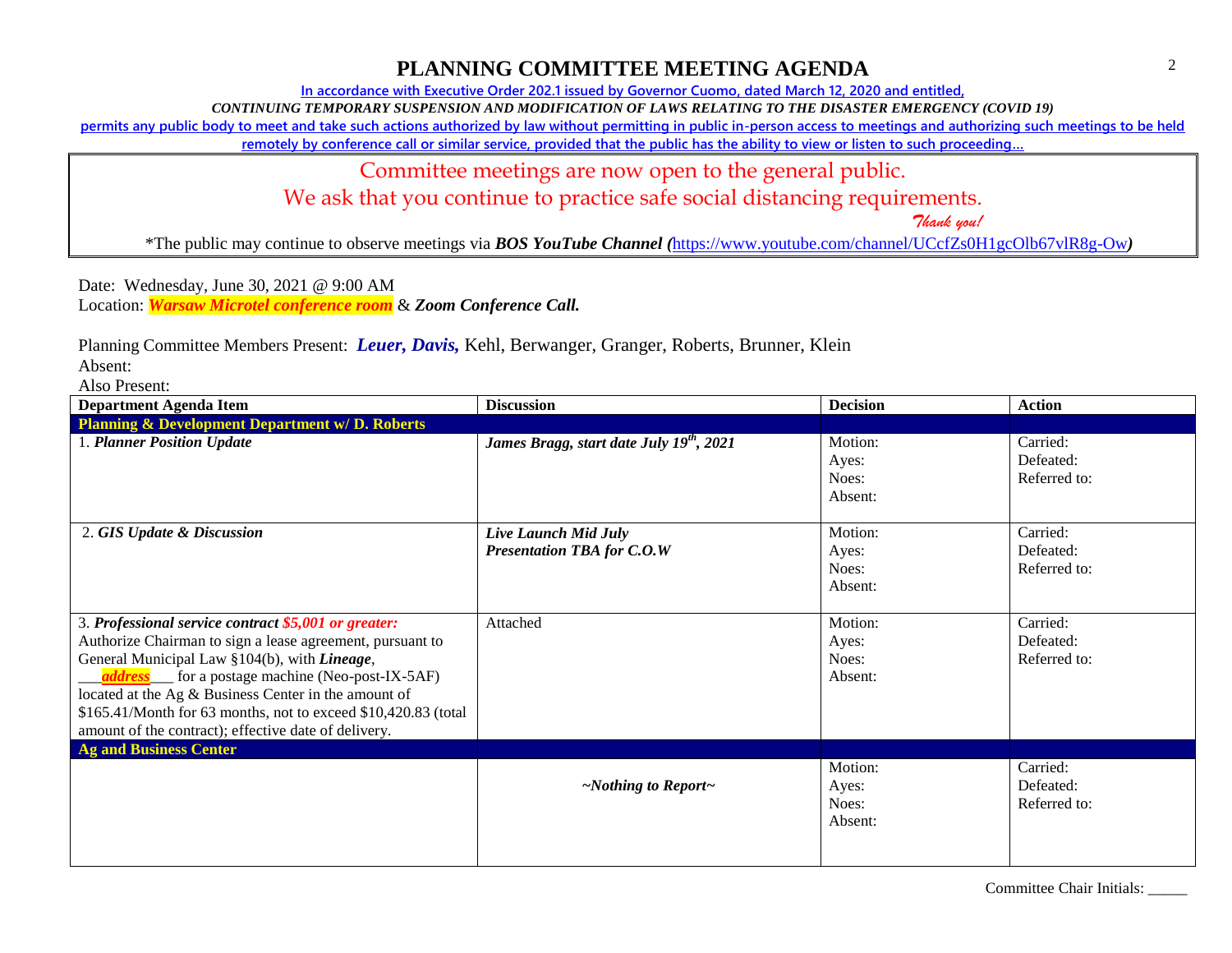**In accordance with Executive Order 202.1 issued by Governor Cuomo, dated March 12, 2020 and entitled,**

*CONTINUING TEMPORARY SUSPENSION AND MODIFICATION OF LAWS RELATING TO THE DISASTER EMERGENCY (COVID 19)*

**permits any public body to meet and take such actions authorized by law without permitting in public in-person access to meetings and authorizing such meetings to be held** 

**remotely by conference call or similar service, provided that the public has the ability to view or listen to such proceeding…**

Committee meetings are now open to the general public.

We ask that you continue to practice safe social distancing requirements.

 *Thank you!*

\*The public may continue to observe meetings via *BOS YouTube Channel (*<https://www.youtube.com/channel/UCcfZs0H1gcOlb67vlR8g-Ow>*)*

Date: Wednesday, June 30, 2021 @ 9:00 AM Location: *Warsaw Microtel conference room* & *Zoom Conference Call.*

Planning Committee Members Present: *Leuer, Davis,* Kehl, Berwanger, Granger, Roberts, Brunner, Klein

Absent:

Also Present:

| <b>Department Agenda Item</b>                                                                                                                                                                                                                                                                                                                                                                                                               | <b>Discussion</b>               | <b>Decision</b>                      | <b>Action</b>                         |
|---------------------------------------------------------------------------------------------------------------------------------------------------------------------------------------------------------------------------------------------------------------------------------------------------------------------------------------------------------------------------------------------------------------------------------------------|---------------------------------|--------------------------------------|---------------------------------------|
| <b>Ag Center Space &amp; Building Report</b>                                                                                                                                                                                                                                                                                                                                                                                                |                                 |                                      |                                       |
|                                                                                                                                                                                                                                                                                                                                                                                                                                             | $\sim$ Nothing to Report $\sim$ | Motion:<br>Ayes:<br>Noes:<br>Absent: | Carried:<br>Defeated:<br>Referred to: |
| Wyo. Co. Water Resource Agency w/S. Perkins                                                                                                                                                                                                                                                                                                                                                                                                 |                                 |                                      |                                       |
| 1. Grant Application:<br>Authorize Chairman to sign a grant application with the New<br>York State Department of State, Division of Local<br>Government Services, Local Government Efficiency Program,<br>One Commerce Plaza, 99 Washington Ave, Suite 1015,<br>Albany, NY 12231-0001 for funding of a Local Government<br>Efficiency Grant for water meter replacement, meter reading<br>and billing system in the amount of \$270,000.00. |                                 | Motion:<br>Ayes:<br>Noes:<br>Absent: | Carried:<br>Defeated:<br>Referred to: |
| 2. Request Permission:<br>To approve a Resolution, as part of the NYS DOS Local<br>Efficiency Grant Program, supporting the Wyoming County<br>Water Resource Agency acting as lead applicant in the grant<br>application and submission.                                                                                                                                                                                                    | <b>Attachment</b>               | Motion:<br>Ayes:<br>Noes:<br>Absent: | Carried:<br>Defeated:<br>Referred to: |

Committee Chair Initials: \_\_\_\_\_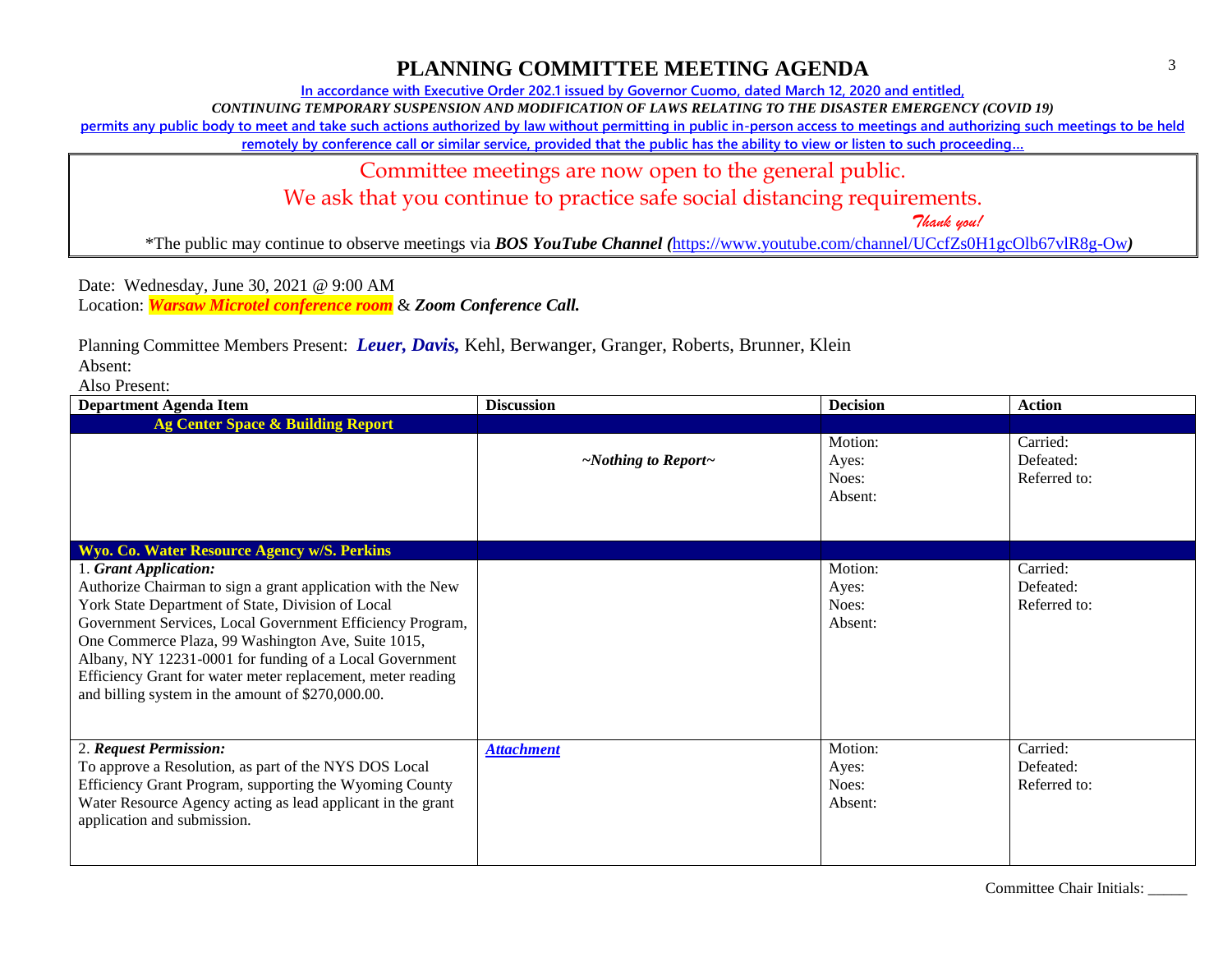### Committee Chair Initials: \_\_\_\_\_

# **PLANNING COMMITTEE MEETING AGENDA**

**In accordance with Executive Order 202.1 issued by Governor Cuomo, dated March 12, 2020 and entitled,**

*CONTINUING TEMPORARY SUSPENSION AND MODIFICATION OF LAWS RELATING TO THE DISASTER EMERGENCY (COVID 19)*

**permits any public body to meet and take such actions authorized by law without permitting in public in-person access to meetings and authorizing such meetings to be held** 

**remotely by conference call or similar service, provided that the public has the ability to view or listen to such proceeding…**

# Committee meetings are now open to the general public.

We ask that you continue to practice safe social distancing requirements.

 *Thank you!*

\*The public may continue to observe meetings via *BOS YouTube Channel (*<https://www.youtube.com/channel/UCcfZs0H1gcOlb67vlR8g-Ow>*)*

Date: Wednesday, June 30, 2021 @ 9:00 AM Location: *Warsaw Microtel conference room* & *Zoom Conference Call.*

Planning Committee Members Present: *Leuer, Davis,* Kehl, Berwanger, Granger, Roberts, Brunner, Klein

Absent:

Also Present:

| <b>Department Agenda Item</b>                                                                                             | <b>Discussion</b> | <b>Decision</b>  | <b>Action</b>             |
|---------------------------------------------------------------------------------------------------------------------------|-------------------|------------------|---------------------------|
| 3. Grant Application:<br>Authorize Chairman to sign a grant application with the New                                      |                   | Motion:<br>Ayes: | Carried:<br>Defeated:     |
| York State Department of State, Division of Local                                                                         |                   | Noes:            | Referred to:              |
| Government Services, Local Waterfront Revitalization                                                                      |                   | Absent:          |                           |
| Program, One Commerce Plaza, 99 Washington Ave, Suite<br>1015, Albany, NY 12231-0001 for funding of a Local               |                   |                  |                           |
| Waterfront Revitalization Planning Grant to assist in                                                                     |                   |                  |                           |
| development of and implementing plans for Silver Lake                                                                     |                   |                  |                           |
| communities and waterfront revitalization efforts in the<br>amount of \$120,000.00.                                       |                   |                  |                           |
|                                                                                                                           |                   |                  |                           |
| 4. Request Permission:                                                                                                    | <b>Attachment</b> | Motion:          | Carried:                  |
| To approve a Resolution, as part of the NYS DOS Local                                                                     |                   | Ayes:            | Defeated:<br>Referred to: |
| Waterfront Revitalization Program, supporting the Wyoming<br>County Water Resource Agency acting as lead applicant in the |                   | Noes:<br>Absent: |                           |
| grant application and submission.                                                                                         |                   |                  |                           |
|                                                                                                                           |                   |                  |                           |
| 5.2021Appropriation:                                                                                                      |                   | Motion:          | Carried:                  |
| To: 04.48.8310.4.40704 Lab- Basic Pub. & Mun.<br>\$9,775.00<br>\$9,775.00<br>w/ any funds available                       |                   | Ayes:<br>Noes:   | Defeated:<br>Referred to: |
| <b>Reason:</b> In order to pay for unbudgeted water sampling to                                                           |                   | Absent:          |                           |
| complete & comply with newly required PFOA, PFOS and                                                                      |                   |                  |                           |
| 1,4 Dioxane sampling requirements. Funds will be realized                                                                 |                   |                  |                           |
| through billable reimbursements from each participating                                                                   |                   |                  |                           |
| public water system.                                                                                                      |                   |                  |                           |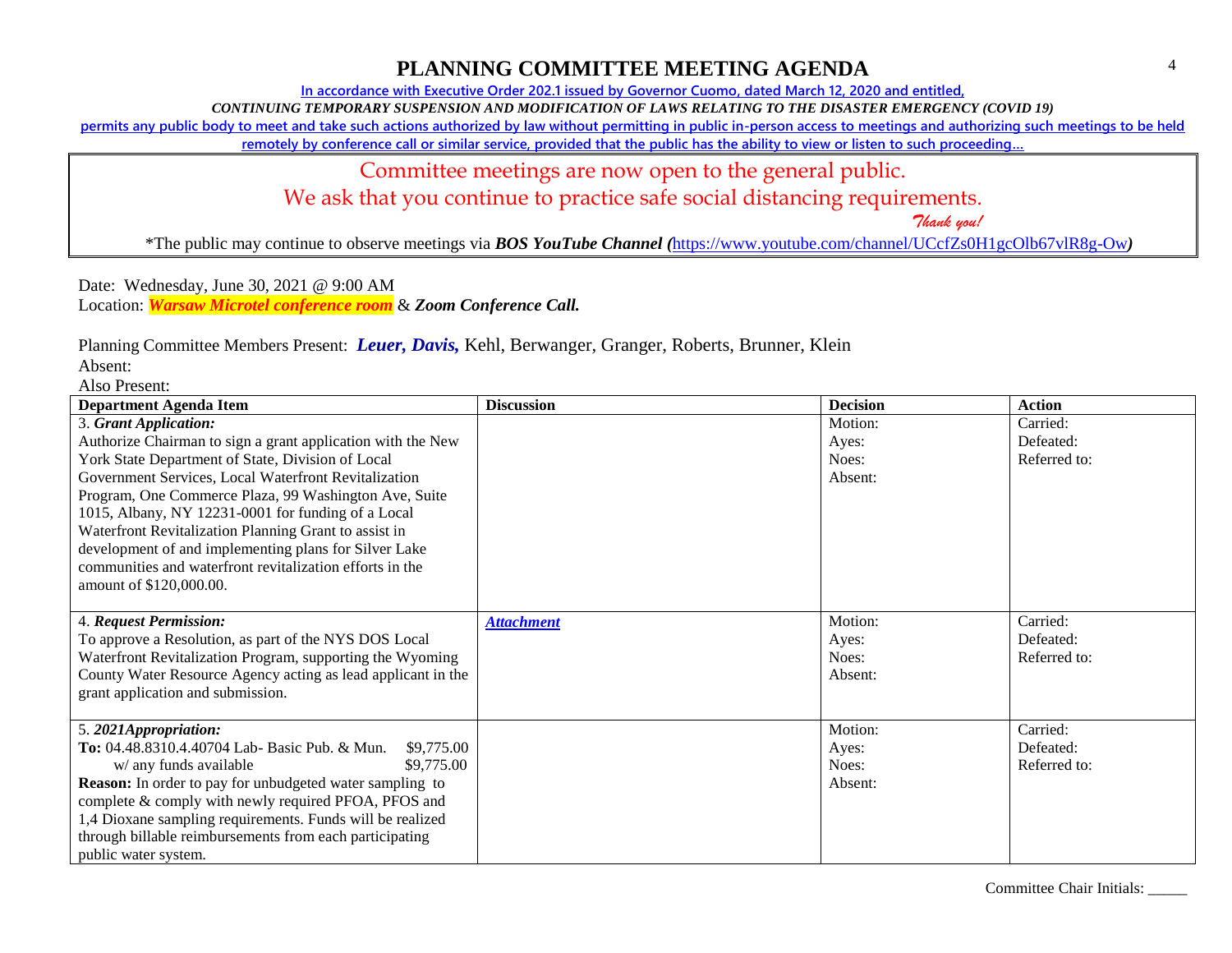**In accordance with Executive Order 202.1 issued by Governor Cuomo, dated March 12, 2020 and entitled,**

*CONTINUING TEMPORARY SUSPENSION AND MODIFICATION OF LAWS RELATING TO THE DISASTER EMERGENCY (COVID 19)*

**permits any public body to meet and take such actions authorized by law without permitting in public in-person access to meetings and authorizing such meetings to be held** 

**remotely by conference call or similar service, provided that the public has the ability to view or listen to such proceeding…**

Committee meetings are now open to the general public.

We ask that you continue to practice safe social distancing requirements.

 *Thank you!*

\*The public may continue to observe meetings via *BOS YouTube Channel (*<https://www.youtube.com/channel/UCcfZs0H1gcOlb67vlR8g-Ow>*)*

Date: Wednesday, June 30, 2021 @ 9:00 AM Location: *Warsaw Microtel conference room* & *Zoom Conference Call.*

Planning Committee Members Present: *Leuer, Davis,* Kehl, Berwanger, Granger, Roberts, Brunner, Klein

Absent:

Also Present:

| <b>Department Agenda Item</b>                            | <b>Discussion</b>               | <b>Decision</b> | <b>Action</b> |
|----------------------------------------------------------|---------------------------------|-----------------|---------------|
| 6. Operational Update (As Needed):                       |                                 | Motion:         | Carried:      |
| $\triangleright$ Silver Lake Dredging Project Discussion |                                 | Ayes:           | Defeated:     |
|                                                          |                                 | Noes:           | Referred to:  |
|                                                          |                                 | Absent:         |               |
| Wyo. Co. Business Center (LDC) w/J. Pierce               |                                 |                 |               |
|                                                          |                                 | Motion:         | Carried:      |
|                                                          | $\sim$ Nothing to Report $\sim$ | Ayes:           | Defeated:     |
|                                                          |                                 | Noes:           | Referred to:  |
|                                                          |                                 | Absent:         |               |
| <b>Industrial Development Agency w/J. Pierce</b>         |                                 |                 |               |
|                                                          |                                 | Motion:         | Carried:      |
|                                                          | $\sim$ Nothing to Report $\sim$ | Ayes:           | Defeated:     |
|                                                          |                                 | Noes:           | Referred to:  |
|                                                          |                                 | Absent:         |               |
| Wyo. Co. Chamber of Commerce w/S. Gardner                |                                 |                 |               |
|                                                          |                                 | Motion:         | Carried:      |
|                                                          | $\sim$ Nothing to Report $\sim$ | Ayes:           | Defeated:     |
|                                                          |                                 | Noes:           | Referred to:  |
|                                                          |                                 | Absent:         |               |
| <b>Space Allocation w/</b>                               |                                 |                 |               |
|                                                          |                                 | Motion:         | Carried:      |
|                                                          | $\sim$ Nothing to Report $\sim$ | Ayes:           | Defeated:     |
|                                                          |                                 | Noes:           | Referred to:  |
|                                                          |                                 | Absent:         |               |
|                                                          |                                 |                 |               |
|                                                          |                                 |                 |               |